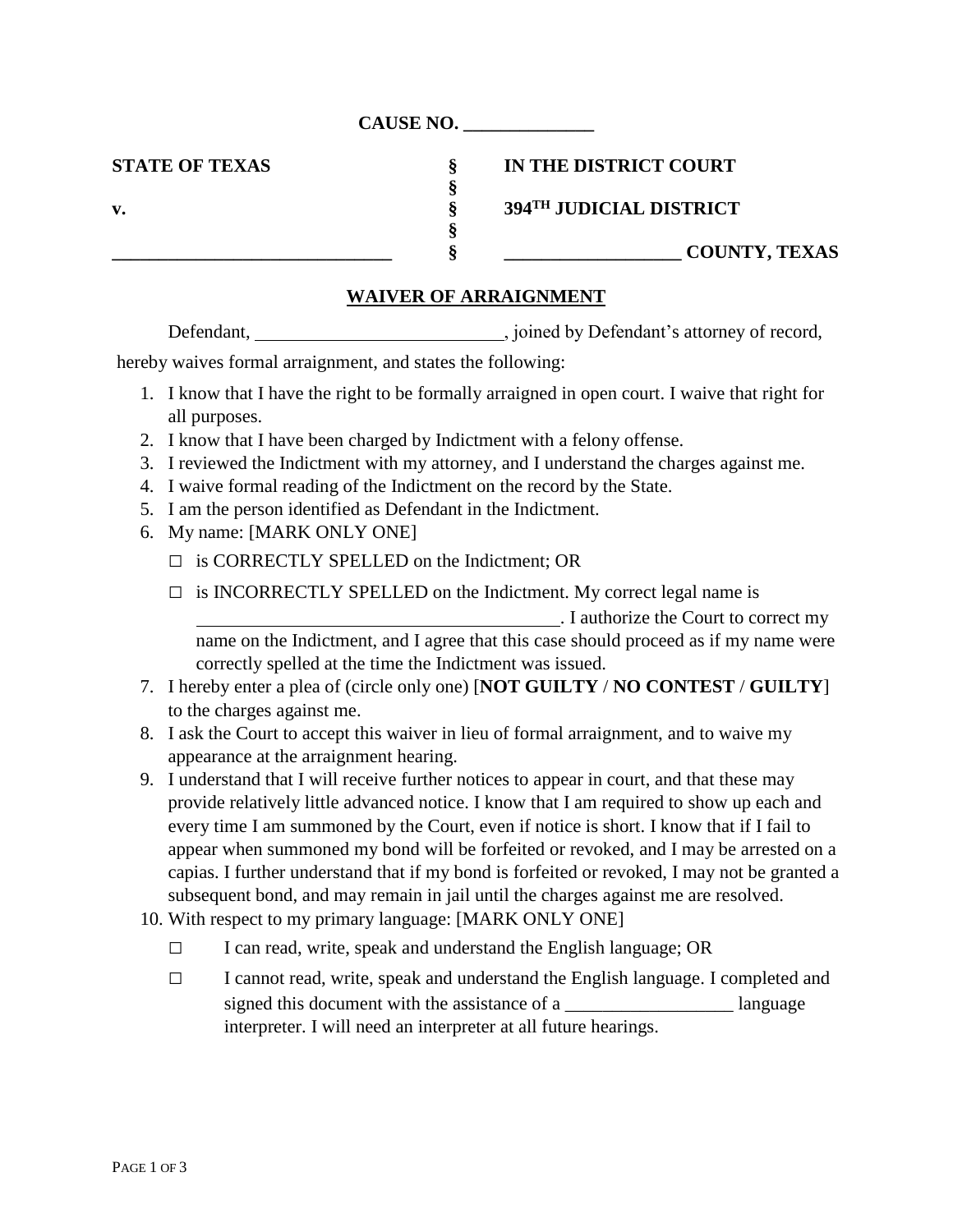## 11. I am: [MARK ONLY ONE]

- □ an American citizen; OR
- □ not an American citizen; I am a citizen of the Country of \_\_\_\_\_\_\_\_\_\_\_\_\_\_\_\_\_\_\_.

Signed on the  $\_\_\_\_$  day of  $\_\_\_\_\_\_\_\_$  20 $\_\_\_\$ , and entry requested.

E-mail: E-mail:

**DEFENDANT ATTORNEY FOR DEFENDANT** Address: SBN: SBN: Address: No. 1998